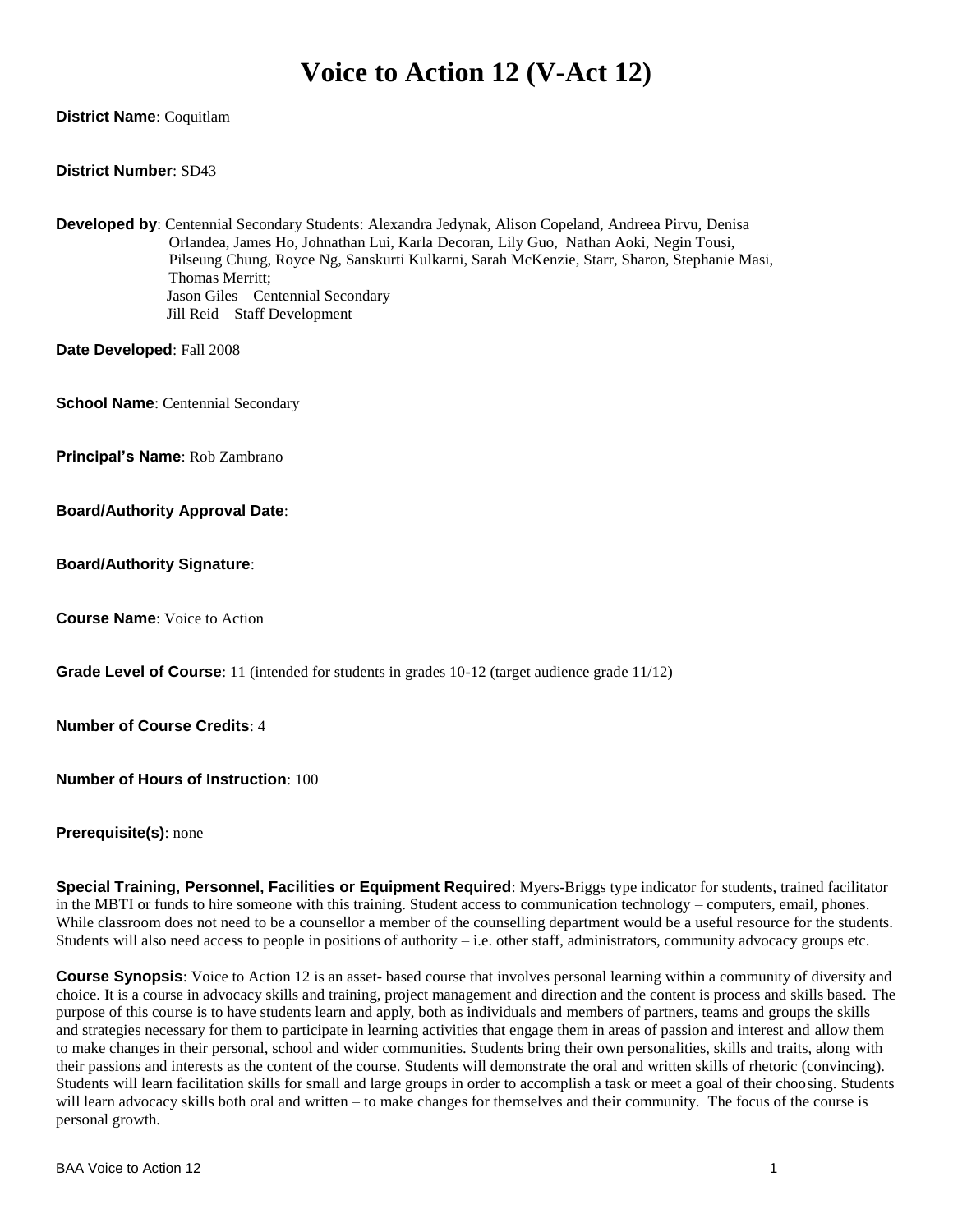**Rationale**: Student voice has been written as one approach to supporting students who are currently at risk for not completing high school due to a lack of connectedness and relevance for them in the traditional curriculum. One aim of this course is to have students learn the skills they desire to advocate for themselves and with others to bring about changes in their personal, educational and community lives so that it better meets the needs of this diverse population. The intent is that the content be the skills and strategies and the topics be diverse and individualized.

**Organizational Structure**: Curricular Organizers – Personal, Family, Classroom, School, Community

| <b>Unit/Topic</b>                                                            | Title                                         | <b>Time</b> |
|------------------------------------------------------------------------------|-----------------------------------------------|-------------|
| Unit 1                                                                       | <b>Understanding Self</b>                     |             |
| Unit 2                                                                       | Understanding Self with Others (in Community) |             |
| Unit 3                                                                       | Understanding and Identifying Desired Change  |             |
| Unit 4                                                                       | <b>Advocacy Skills</b>                        |             |
| Unit 5                                                                       | <b>Making Change</b>                          |             |
| No specific time is allotted to each unit as they are integrated Total Hours | 100                                           |             |

# **Unit/Topic/Module Descriptions**:

**Unit 1**: **Understanding Self– students will complete a variety of learning activities to describe preferences, challenges and desires in order to develop a personal profile. Students will be able to…**

#### *Personal*

• identify passions and interests

- use a variety of surveys to develop a profile of their strengths and interests
- describe where in their lives they get to live their passions and interests

#### *Family*

•describe their family

•analyze and evaluate their role in the family

•identify the role their family plays in the student developing their passions and interests

# *Classroom*

•identify which classes they feel most comfortable expressing their passions and interests

•analyze their learning experiences within their personal profile

•describe the characteristics of these classes

•identify the characteristics they need in the Student Voice class for them to achieve their goals

#### *School*

•identify when school is a successful experience for them and why

•describe themselves as a student

•describe how their personal profile impacts where they experience success within the traditional school structure

•begin to identify the changes they would like to see for education to be a more successful endeavour for them

## *Community*

•identify where they spend their time in the community – when not in school or at home

•evaluate whether this time in the community builds on their passions and interests – holding jobs, spending time with friends participating in preferred activities,

•identify the skills they use when in the community

## **Unit 2**: **Understanding Self with Others- students will complete variety of group activities and experiences to identify and strengthen their skills meeting goals with others. Students will be able to…**

## *Personal*

•describe the advantages and disadvantages of individual, partner and group approaches to completing tasks based upon their personal profile

•identify the characteristics of partners or group members – based on their personal profile – for achieving a goal or making a change they wish to make. i.e. – "If I am a skilled writer but not a skilled artist and I need a poster then I identify this need and find someone with these skills

•identify the most efficient approach for them to accomplish a task or make a change that matters to them – alone, with one other, or in a group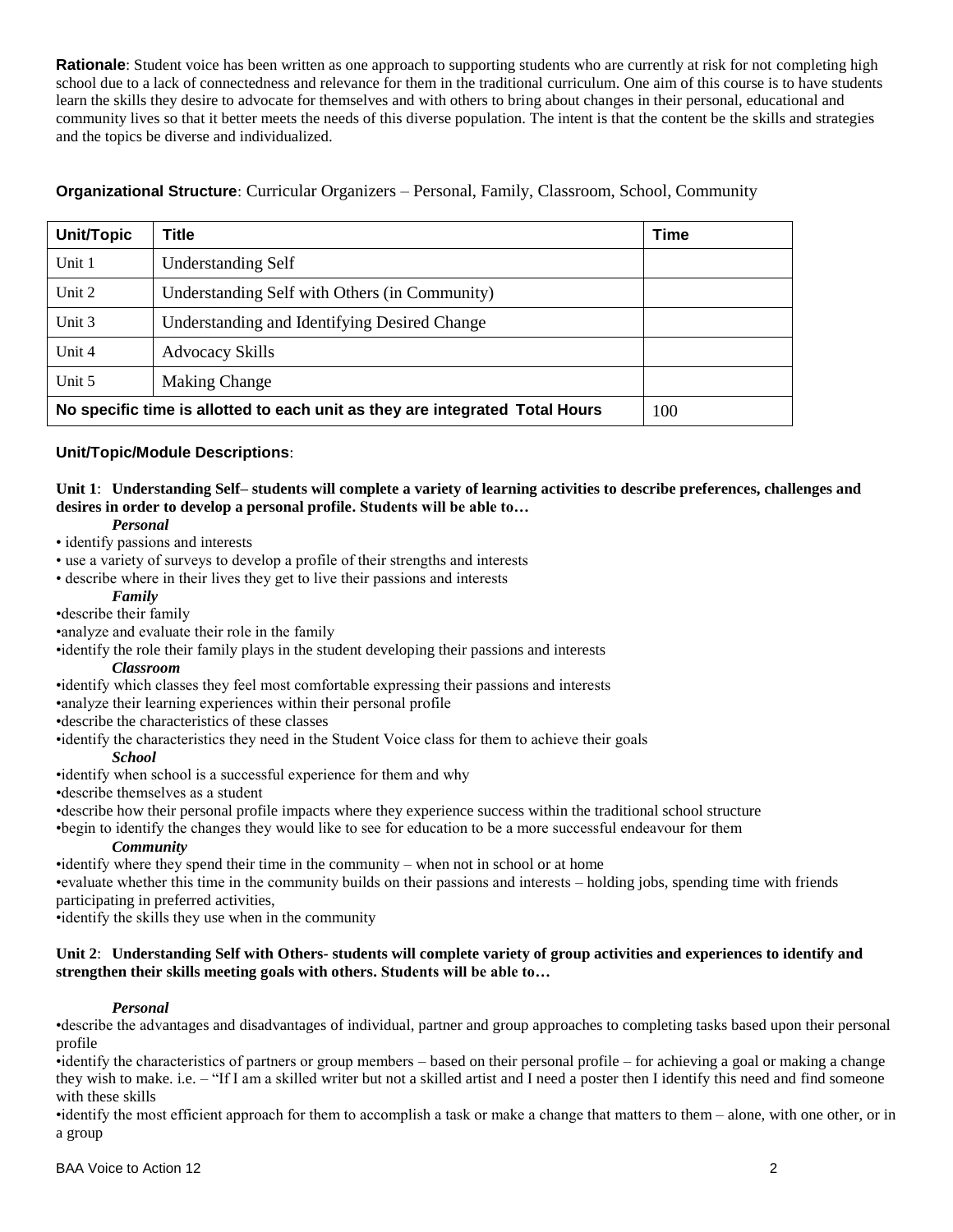# *Family*

•identify when they require the participation of family members to make a change they wish to see.

•analyze a situation and determine which family member is most likely to assist them in achieving the goal or making the change they desire

# *Classroom*

•identify a change they need or desire in one or more of their classroom situations

•analyze the change and the context (of the class) and identify the most appropriate individual for them to communicate with to gain this change

•demonstrate appropriate communication approaches – speaking, writing – etc. to make the change they desire

*School*

•identify a small change relevant to them as an individual that they desire in their school

•identify the most efficient manner for realizing the change – alone, with one other, and as a small group or part of the class •analyze the change and the context (of the class) and identify the most appropriate individual for them to communicate with to gain this change

•evaluate their role throughout the change process in their interactions with others

# *Community*

•identify a small change relevant to them as an individual that is desired

•analyze and evaluate the change for "who" is required to participate in order to make the change

•evaluate their role in an ongoing manner if making the change is concretely possible – this may not be possible if the change can only be taken to the action planning phase

**Unit 3**: **Understanding and Identifying Change – students will discuss different perspectives on change and its effects on themselves, others and their schools and communities. They will develop their own definition and description of change and use a problem identification model to understand the changes they want to make and evaluate the types of changes they wish to experience. Students will be able to…**

•identify and describe various types and magnitudes of change

•demonstrate ethical behaviour

•demonstrate confidentiality

•analyze, evaluate and describe events in their lives according to the various types of change

•identify a change they would like to make happen personally, in their family, school or broader community

•analyze and evaluate their change according to their change knowledge

## **Unit 4**: **Advocacy Skills – students will learn, practice and apply both oral and written advocacy skills to bring about the personal, school and community changes they wish to experience. Students will be able to…**

•evaluate change for demonstrate the ability to write for different purposes connected to making a change – expressing an opinion, attracting support, inviting conversation, convincing an audience, requesting involvement (i.e. writing a letter to the editor of a local paper, formal writing to influential individuals – teachers, administrators, community members, politicians)

•demonstrate oral communication skills: discussing, expressing/presenting ideas/information (formal and informal), listening and reflecting/self-assessing (see attached rubric)

•demonstrate conflict management skills: recognizing different opinions, managing different perspectives

•demonstrate the "art of rhetoric" in speaking and writing– making argument from the perspectives of "logos" – logic, "pathos" – emotion or "ethos" – knowing your position and the audiences perspective

•analyze and evaluate the perspectives of all stakeholders in order to gain the support they need for the change they wish to make •lead and facilitate small and large group conversations to accomplish a goal/meeting agenda

# **Unit 5**: **Making Change – students will bring about changes in their personal, family, school and communities depending on the desired change they wish to experience. Students will be able to…**

•identify changes on various levels personally, in their families, schools or communities that they wish to make

•evaluate these changes for practicality and action

•lead others in making a desired change

•manage a change plan

•make a variety of changes

•work with others to develop a plan of action

•communicate appropriately with all stakeholders

•advocate for position with individuals needed to support their change

•demonstrate the positive outcome likely as a result of the change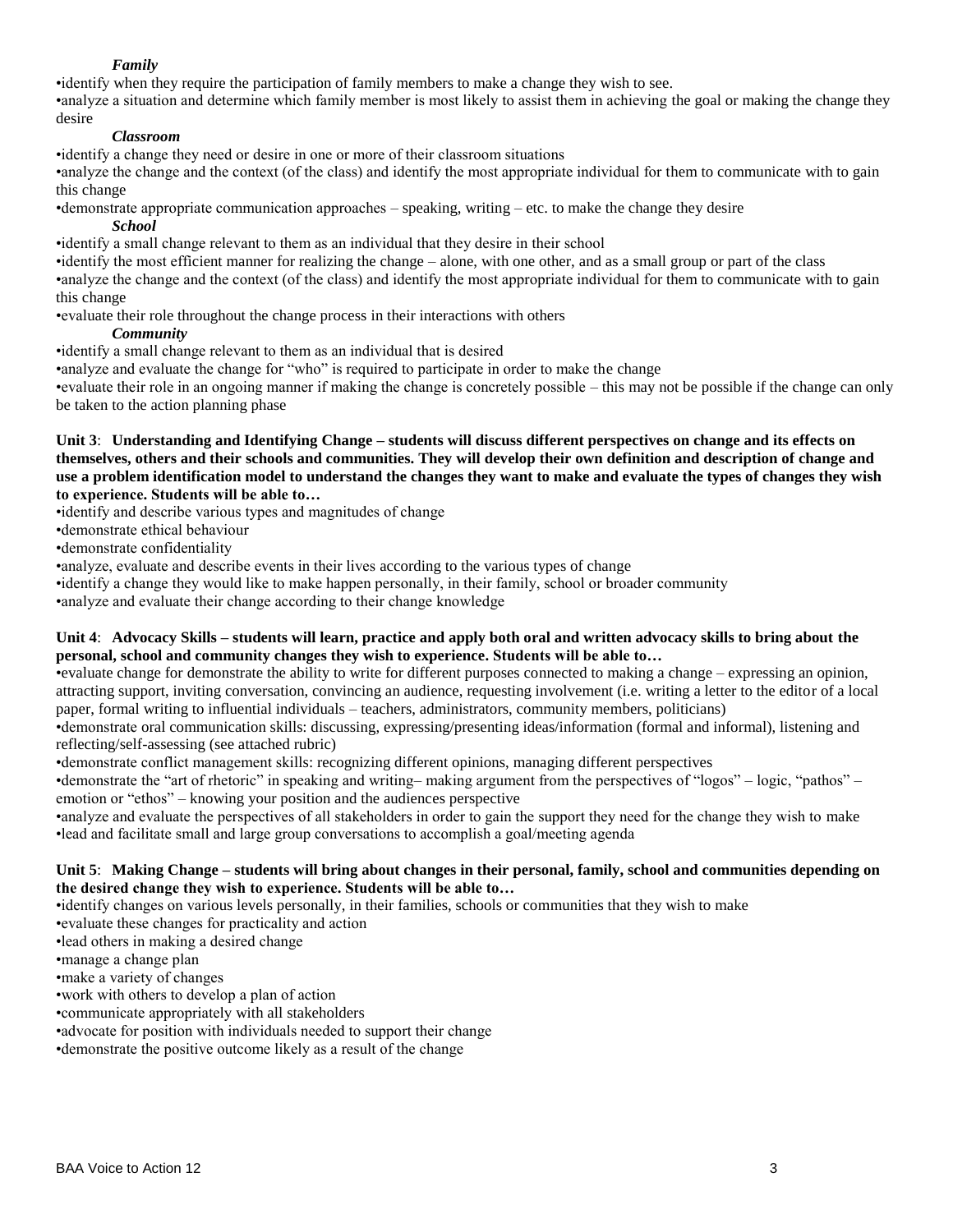# **Instructional Component**:

Cooperative Learning Communication Technologies Cross-curricular integration Role Playing Simulations Case Studies Problem and project-based learning (real world applications) - authentic Surveys and Personal Assessments Graphic Organizers Independent Work Flexible timetabling and class participation Synchronous and Asynchronous discussions Reflective Journals

# **Assessment Component**:

Portfolio Performance Based Assessments Interviews Classroom Observations Student-Led conferences

## **Learning Resources**:

Myers-Briggs Type Indicator for all students Funds for supporting community investigation Guest speakers – people who have made significant changes in their personal lives and perhaps found schooling a challenge

# **Additional Information**:

The units in the curriculum should NOT be taught in a linear fashion but concepts integrated as students work to make the changes they identify. The course is taught in a coaching model with educators working side-by-side with the student supporting the changes with guidance and instruction as necessary.

## **Sample Rubric: Oral Language (Gr. 10-12)**

Teachers can use and adapt this rubric to gather observations about some key aspects of oral language. The criteria in this rubric can be applied at various grades; the context – particularly the complexity of the tasks and texts – becomes more challenging as students progress through the grades.

| <b>Aspect</b>              | <b>Not Yet Within</b><br><b>Expectations</b> | <b>Meets Expectations</b><br>(Minimal-Moderate) | <b>Fully Meets</b><br><b>Expectations</b> | <b>Exceeds Expectations</b> |
|----------------------------|----------------------------------------------|-------------------------------------------------|-------------------------------------------|-----------------------------|
| <b>Discussing</b>          | does not contribute                          | contributes some                                | contributes relevant                      | contributes well-           |
| - Contributes relevant     | relevant ideas                               | relevant ideas                                  | ideas                                     | chosen ideas that move      |
| ideas and information      | □ does not show                              | shows basic                                     | shows clear                               | the discussion forward      |
| - Shows understanding of   | understanding                                | understanding                                   | understanding                             | shows insight               |
| topic, text, or issue      | does offer relevant                          | offers some relevant                            | offers well-chosen                        | $\Box$ offers highly        |
| - uses evidence:           | evidence and logical                         | evidence and logical                            | evidence and logical                      | convincing evidence         |
| reasoning to support       | reasoning                                    | reasoning (flawed)                              | reasoning                                 | and depth of reasoning      |
| responses and critiques    | □ little openness or                         | open to exploration;                            | open to exploration;                      | high degree of              |
| - Open to exploring ideas; | exploration; prefers a                       | beginning to recognize                          | seeks out and                             | openness/exploration;       |